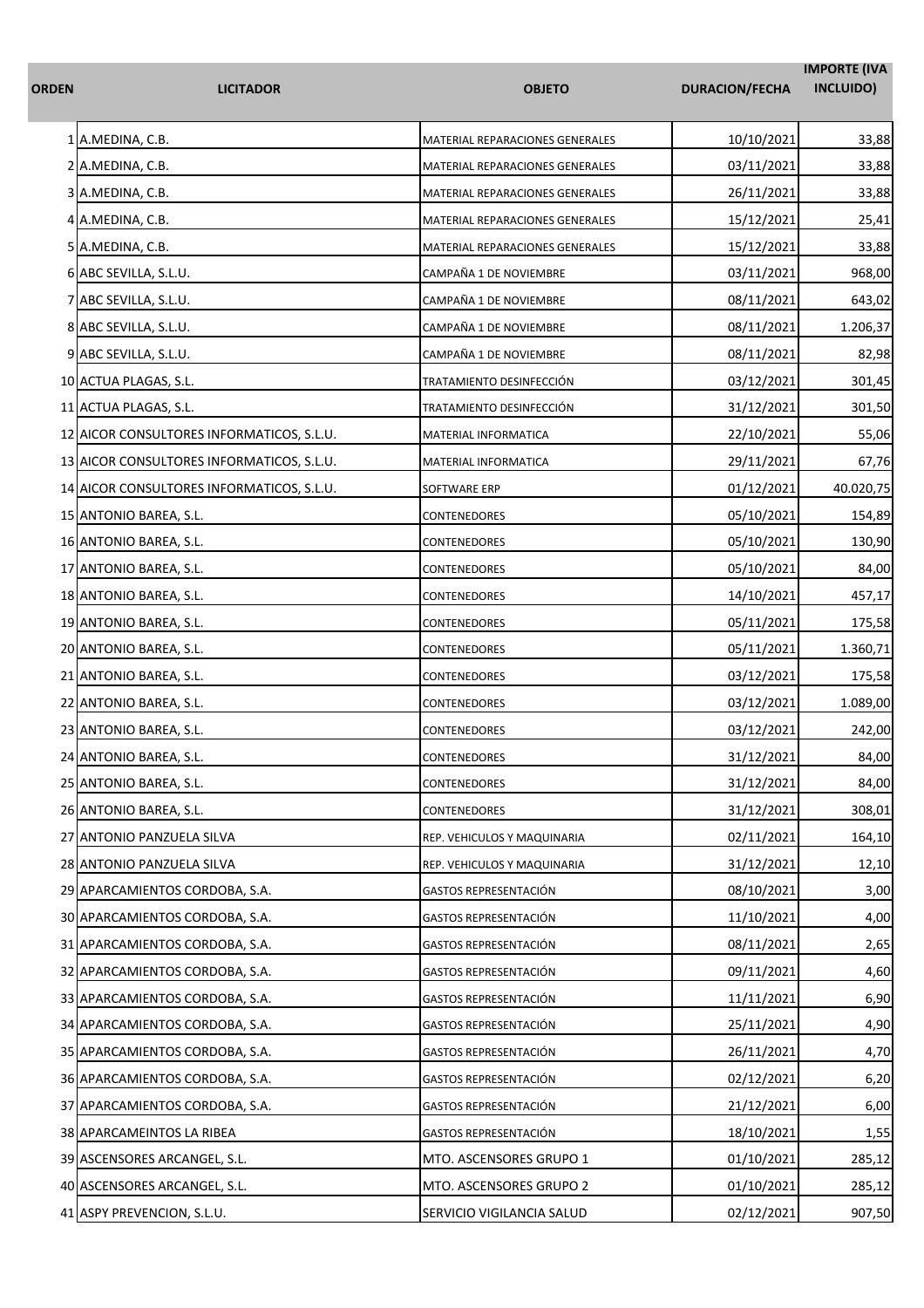| 42 ATLANTIDA FORMACION, S.L.    | <b>FORMACION TRABAJADORES</b>      | 14/12/2021 | 750,00    |
|---------------------------------|------------------------------------|------------|-----------|
| 43 ATLANTIDA FORMACION, S.L.    | <b>FORMACION TRABAJADORES</b>      | 14/12/2021 | 1.500,00  |
| 44 ATROESA                      | MTO. HORNO CREMATORIO              | 08/10/2021 | 241,59    |
| 45 ATROESA                      | MTO. HORNO CREMATORIO              | 24/11/2021 | 39,38     |
| 46 AUREN                        | ASESORIA LABORAL                   | 29/10/2021 | 704,10    |
| 47 AUREN                        | ASESORIA LABORAL                   | 01/12/2021 | 704,10    |
| 48 AUREN                        | ASESORIA LABORAL                   | 31/12/2021 | 742,82    |
| 49 BENAGALBON ANDALUCIA, S.L.   | <b>COMBUSTIBLE</b>                 | 06/10/2021 | 116,00    |
| 50 BENAGALBON ANDALUCIA, S.L.   | COMBUSTIBLE                        | 13/10/2021 | 136,00    |
| 51 BENAGALBON ANDALUCIA, S.L.   | COMBUSTIBLE                        | 18/10/2021 | 161,00    |
| 52 BENAGALBON ANDALUCIA, S.L.   | COMBUSTIBLE                        | 08/11/2021 | 335,02    |
| 53 BENAGALBON ANDALUCIA, S.L.   | <b>COMBUSTIBLE</b>                 | 09/11/2021 | 72,07     |
| 54 BENAGALBON ANDALUCIA, S.L.   | <b>COMBUSTIBLE</b>                 | 14/12/2021 | 185,01    |
| 55 BENAGALBON ANDALUCIA, S.L.   | COMBUSTIBLE                        | 21/12/2021 | 144,14    |
| 56 BROCOLI, S.L.                | LIMPIEZA                           | 08/10/2021 | 5.137,06  |
| 57 BROCOLI, S.L.                | LIMPIEZA                           | 08/11/2021 | 5.137,06  |
| 58 BROCOLI, S.L.                | LIMPIEZA                           | 08/11/2021 | 545,71    |
| 59 BROCOLI, S.L.                | LIMPIEZA                           | 03/12/2021 | 5.137,06  |
| 60 BROCOLI, S.L.                | LIMPIEZA                           | 03/12/2021 | 49,61     |
| 61 BROCOLI, S.L.                | LIMPIEZA                           | 31/12/2021 | 5.137,06  |
| 62 BROCOLI, S.L.                | LIMPIEZA                           | 31/12/2021 | 78,83     |
| 63 C.MARTINEZ, S.L.             | <b>MATERIAL SERVICIOS</b>          | 01/10/2021 | 297,27    |
| 64 C.MARTINEZ, S.L.             | <b>MATERIAL SERVICIOS</b>          | 02/11/2021 | 86,42     |
| 65 C.MARTINEZ, S.L.             | MATERIAL SERVICIOS                 | 01/12/2021 | 73,13     |
| 66 C.MARTINEZ, S.L.             | <b>MATERIAL SERVICIOS</b>          | 31/12/2021 | 165,53    |
| 67 CARRETILLAS CASARICHE, S.L.  | <b>COMPRA PLATAFORMAS FERETROS</b> | 08/10/2021 | 15.488,00 |
| 68 CARRETILLAS CASARICHE, S.L.  | REP. VEHICULOS Y MAQUINARIA        | 08/10/2021 | 1.182,84  |
| 69 CARRETILLAS CASARICHE, S.L.  | REP. VEHICULOS Y MAQUINARIA        | 28/10/2021 | 1.996,50  |
| 70 CARRETILLAS CASARICHE, S.L.  | REP. VEHICULOS Y MAQUINARIA        | 15/12/2021 | 865,23    |
| 71 CARRETILLAS CASARICHE, S.L.  | REP. VEHICULOS Y MAQUINARIA        | 15/12/2021 | 1.764,40  |
| 72 CARRETILLAS CASARICHE, S.L.  | REP. VEHICULOS Y MAQUINARIA        | 15/12/2021 | 466,85    |
| 73 CHINALANDIA                  | <b>MATERIAL SERVICIOS</b>          | 28/10/2021 | 6,00      |
| 74 COMERCIAL AGROCOR, S.A.      | REMODELACIÓN JARDINES S. RAFAEL    | 05/10/2021 | 506,98    |
| 75 COMERCIAL AGROCOR, S.A.      | MATERIAL JARDINERIA                | 05/10/2021 | 32,71     |
| 76 COMERCIAL AGROCOR, S.A.      | REP. VEHICULOS Y MAQUINARIA        | 02/11/2021 | 67,14     |
| 77 COMERCIAL AGROCOR, S.A.      | REP. VEHICULOS Y MAQUINARIA        | 02/11/2021 | 82,36     |
| 78 COMERCIAL AGROCOR, S.A.      | REP. VEHICULOS Y MAQUINARIA        | 02/11/2021 | 179,98    |
| 79 COMERCIAL AGROCOR, S.A.      | <b>ACEITE</b>                      | 02/11/2021 | 26,06     |
| 80 COMERCIAL BADI, S.A.         | MATERIAL ELECTRICO                 | 05/11/2021 | 86,06     |
| 81 COMERCIAL BADI, S.A.         | MATERIAL ELECTRICO                 | 03/12/2021 | 69,35     |
| 82 COMERCIAL BADI, S.A.         | <b>MATERIAL ELECTRICO</b>          | 31/12/2021 | 46,26     |
| 83 CONSTRUCCIONES ANTROJU, S.L. | 20 PANTEONES CTRO.SAN RAFAEL       | 28/10/2021 | 11.152,16 |
| 84 CONSTRUCCIONES ANTROJU, S.L. | REH.NICHOS Y URB. CTRO.SALUD       | 28/10/2021 | 28.184,77 |
| 85 CONSTRUCCIONES ANTROJU, S.L. | REH.NICHOS Y URB. CTRO.SALUD       | 16/11/2021 | 8.371,34  |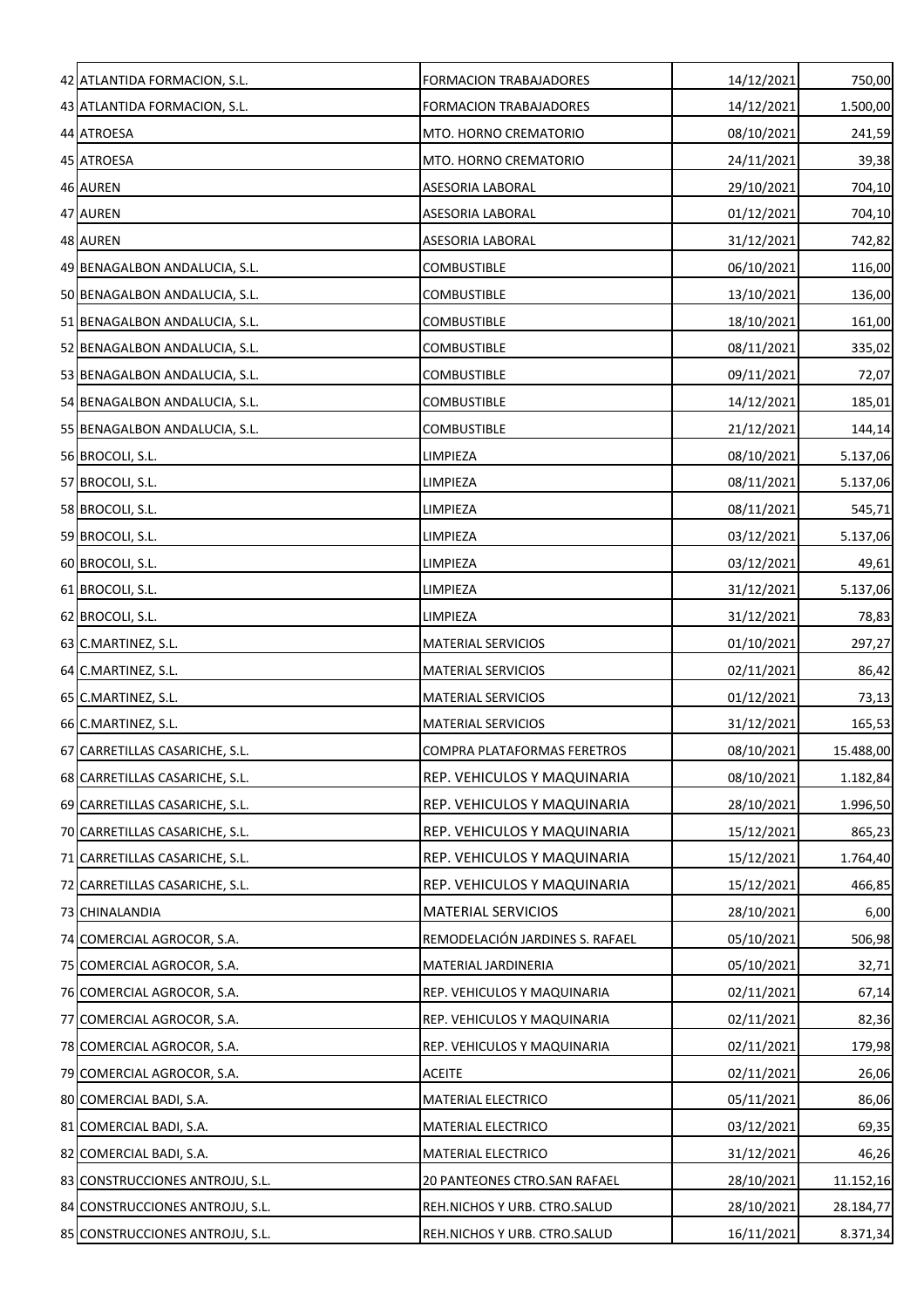| 86 CONSTRUCCIONES ANTROJU, S.L.         | REH.NICHOS Y URB. CTRO.SALUD | 15/12/2021 | 64.013,51    |
|-----------------------------------------|------------------------------|------------|--------------|
| 87 CONSTRUCCIONES ANTROJU, S.L.         | REH.NICHOS Y URB. CTRO.SALUD | 31/12/2021 | 22.765,50    |
| 88 COPIADORAS DE CORDOBA, S.A.U.        | MATERIAL INFORMATICA         | 27/10/2021 | 89,50        |
| 89 COPIADORAS DE CORDOBA, S.A.U.        | MATERIAL INFORMATICA         | 24/11/2021 | 70,37        |
| 90 COPIADORAS DE CORDOBA, S.A.U.        | MATERIAL INFORMATICA         | 16/12/2021 | 50,76        |
| 91 CORREOS Y TELEGRAFOS                 | <b>GASTOS POSTALES</b>       | 13/10/2021 | 5,70         |
| 92 CORREOS Y TELEGRAFOS                 | <b>GASTOS POSTALES</b>       | 21/10/2021 | 49,00        |
| 93 CORREOS Y TELEGRAFOS                 | <b>GASTOS POSTALES</b>       | 16/11/2021 | 6,09         |
| 94 CORREOS Y TELEGRAFOS                 | <b>GASTOS POSTALES</b>       | 17/11/2021 | 8,30         |
| 95 CUALTIS, S.L.U.                      | SERVICIO DE PREVENCIÓN       | 12/12/2021 | 696,16       |
| 96 DASSERGUR SEGURIDAD, S.L.            | MTO. VIGILANCIA              | 16/11/2021 | 3.097,60     |
| 97 DIARIO CORDOBA, S.A.U.               | CAMPAÑA 1 DE NOVIEMBRE       | 16/11/2021 | 726,00       |
| 98 DIARIO CORDOBA, S.A.U.               | CAMPAÑA 1 DE NOVIEMBRE       | 17/12/2021 | 484,00       |
| 99 DIARIO CORDOBA, S.A.U.               | PRENSA, RADIO Y MERCHANDA    | 29/12/2021 | 726,00       |
| 100 DIAZ-VIEITO Y VELAMAZAN NOTARIOS CB | VARIOS                       | 31/12/2021 | 476,61       |
| 101 DRONE SPAIN, S.L.                   | CAMPAÑA 1 DE NOVIEMBRE       | 18/11/2021 | 544,50       |
| 102 EL DIA DE CORDOBA, S.L.             | CAMPAÑA 1 DE NOVIEMBRE       | 03/11/2021 | 453,75       |
| 103 EL DIA DE CORDOBA, S.L.             | CAMPAÑA 1 DE NOVIEMBRE       | 03/11/2021 | 514,25       |
| 104 EMACSA                              | <b>AGUA</b>                  | 04/10/2021 | 24,72        |
| 105 EMACSA                              | <b>AGUA</b>                  | 04/10/2021 | 9.700,87     |
| 106 EMACSA                              | <b>AGUA</b>                  | 05/11/2021 | 1.005,21     |
| 107 EMACSA                              | <b>AGUA</b>                  | 26/11/2021 | 323,80       |
| 108 EMACSA                              | <b>AGUA</b>                  | 02/12/2021 | 13.017,00    |
| 109 EMACSA                              | <b>AGUA</b>                  | 23/12/2021 | 23,62        |
| 110 EMACSA                              | <b>AGUA</b>                  | 23/12/2021 | $-7.800,45$  |
| 111 EMACSA                              | <b>AGUA</b>                  | 23/12/2021 | $-9.700,87$  |
| 112 EMACSA                              | <b>AGUA</b>                  | 23/12/2021 | $-13.017,00$ |
| 113 EMACSA                              | <b>AGUA</b>                  | 23/12/2021 | 5.764,45     |
| 114 EMACSA                              | <b>AGUA</b>                  | 23/12/2021 | 7.166,89     |
| 115 EMACSA                              | <b>AGUA</b>                  | 23/12/2021 | 9.614,81     |
| 116 EMACSA                              | AGUA                         | 23/12/2021 | 646,73       |
| 117 ENDESA                              | ELECTRICIDAD                 | 22/10/2021 | 1.618,00     |
| 118 ENDESA                              | ELECTRICIDAD                 | 28/10/2021 | 174,72       |
| 119 ENDESA                              | ELECTRICIDAD                 | 28/10/2021 | 50,73        |
| 120 ENDESA                              | ELECTRICIDAD                 | 28/10/2021 | 347,86       |
| 121 ENDESA                              | <b>ELECTRICIDAD</b>          | 28/10/2021 | 1.260,32     |
| 122 ENDESA                              | ELECTRICIDAD                 | 16/11/2021 | 2.120,22     |
| 123 ENDESA                              | ELECTRICIDAD                 | 15/11/2021 | 283,95       |
| 124 ENDESA                              | ELECTRICIDAD                 | 13/12/2021 | 2.123,66     |
| 125 ENDESA                              | ELECTRICIDAD                 | 23/12/2021 | 43,92        |
| 126 ENDESA                              | ELECTRICIDAD                 | 23/12/2021 | 405,94       |
| 127 ENDESA                              | ELECTRICIDAD                 | 23/12/2021 | 175,07       |
| 128 ESTACION I.T.V. CORDOBA             | REP. VEHICULOS Y MAQUINARIA  | 24/12/2021 | 10,69        |
| 129 EUROCLIMA CORDOBA, S.L.             | MTO. AIRE ACONDICIONADO      | 14/10/2021 | 126,05       |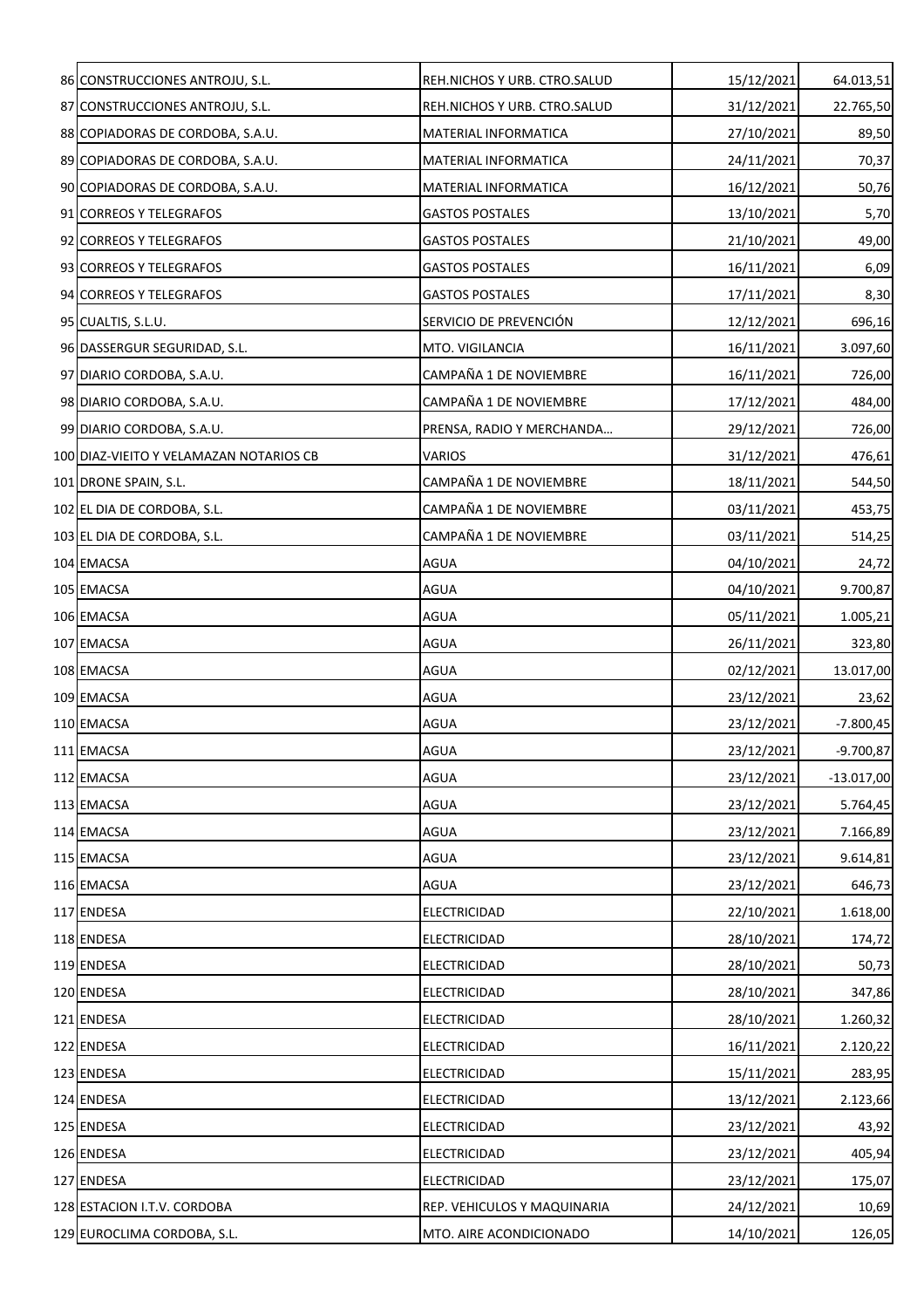| 130 EUROCLIMA CORDOBA, S.L.           | MTO. AIRE ACONDICIONADO       | 14/10/2021 | 126,05    |
|---------------------------------------|-------------------------------|------------|-----------|
| 131 EUROCLIMA CORDOBA, S.L.           | MTO. AIRE ACONDICIONADO       | 03/11/2021 | 126,05    |
| 132 EUROCLIMA CORDOBA, S.L.           | MTO. AIRE ACONDICIONADO       | 13/12/2021 | 126,05    |
| 133 EUROCLIMA CORDOBA, S.L.           | MTO. AIRE ACONDICIONADO       | 15/12/2021 | 197,79    |
| 134 EVARISTO LUQUE HERMOSO, S.L.      | <b>EPIS</b>                   | 15/10/2021 | 136,13    |
| 135 EVARISTO LUQUE HERMOSO, S.L.      | <b>EPIS</b>                   | 28/10/2021 | 114,95    |
| 136 EVARISTO LUQUE HERMOSO, S.L.      | <b>EPIS</b>                   | 28/10/2021 | 63,53     |
| 137 EXTERION MEDIA SPAIN, S.A.U.      | CAMPAÑA 1 DE NOVIEMBRE        | 05/11/2021 | 871,20    |
| 138 F&J MARTIN                        | ASESORIA CONTABLE             | 29/10/2021 | 677,60    |
| 139 F&J MARTIN                        | ASESORIA CONTABLE             | 30/11/2021 | 677,60    |
| 140 F&J MARTIN                        | ASESORIA CONTABLE             | 29/12/2021 | 677,60    |
| 141 FERRETERIA CD. CUENCA             | <b>MATERIAL SERVICIOS</b>     | 08/10/2021 | 83,61     |
| 142 FERRETERIA CD. CUENCA             | <b>MATERIAL SERVICIOS</b>     | 02/11/2021 | 41,99     |
| 143 FERRETERIA CD. CUENCA             | <b>MATERIAL FONTANERIA</b>    | 13/12/2021 | 79,86     |
| 144 FERRETERIA CD. CUENCA             | <b>MATERIAL SERVICIOS</b>     | 31/12/2021 | 34,73     |
| 145 FIDELIS AUDITORES                 | <b>AUDITORIA</b>              | 20/12/2021 | 10.465,29 |
| 146 FONT-FERRT.GAYRO, S.L.            | <b>MATERIAL SERVICIOS</b>     | 13/10/2021 | 14,76     |
| 147 FONT-FERRT.GAYRO, S.L.            | <b>MATERIAL SERVICIOS</b>     | 13/10/2021 | 17,40     |
| 148 FORMACIÓN BESSEL                  | <b>FORMACION TRABAJADORES</b> | 16/12/2021 | 218,00    |
| 149 FORMACIÓN BESSEL                  | <b>FORMACION TRABAJADORES</b> | 16/12/2021 | 582,00    |
| 150 FORMACIÓN BESSEL                  | <b>FORMACION TRABAJADORES</b> | 16/12/2021 | 2.398,00  |
| 151 FRANCISCO CASTILLA MUÑOZ          | 20 PANTEONES CTRO.SAN RAFAEL  | 28/10/2021 | 620,10    |
| 152 FESTIVALES DEL SUR, S.L.          | <b>MATERIAL SERVICIOS</b>     | 02/11/2021 | 145,20    |
| 153 GRAFICAS MINERVA DE CORDOBA, S.L. | CAMPAÑA 1 DE NOVIEMBRE        | 27/10/2021 | 118,58    |
| 154 GRAFICAS MINERVA DE CORDOBA, S.L. | MATERIAL OFICINA              | 02/11/2021 | 246,84    |
| 155 GRAFICAS MINERVA DE CORDOBA, S.L. | CAMPAÑA 1 DE NOVIEMBRE        | 02/11/2021 | 350,90    |
| 156 GRUPO DE EMPRESAS GH36, S.L.      | <b>VESTUARIO LABORAL</b>      | 06/10/2021 | 60,00     |
| 157 GUADALMEDIA PUBLICIDAD, S.A.      | CAMPAÑA 1 DE NOVIEMBRE        | 02/12/2021 | 726,00    |
| 158 GUILLERMO GARCIA MUÑOZ, S.L.      | 28 VALLAS FIJAS               | 29/10/2021 | 951,69    |
| 159 GUILLERMO GARCIA MUÑOZ, S.L.      | <b>EPIS</b>                   | 29/10/2021 | 164,87    |
| 160 GUILLERMO GARCIA MUÑOZ, S.L.      | <b>MATERIAL SERVICIOS</b>     | 29/12/2021 | 3,00      |
| 161 HOTEL MACIA ALFAROS               | <b>GASTOS REPRESENTACIÓN</b>  | 20/10/2021 | 4,80      |
| 162 HOTEL MACIA ALFAROS               | GASTOS REPRESENTACIÓN         | 27/10/2021 | 8,10      |
| 163 HOTEL MACIA ALFAROS               | GASTOS REPRESENTACIÓN         | 12/11/2021 | 9,35      |
| 164 INSITU COMUNCIACION CORDOBA, S.L. | CAMPAÑA 1 DE NOVIEMBRE        | 04/11/2021 | 968,00    |
| 165 INTEGRA MGSI CEE ANDALUCIA, S.L.  | CONTROLADORES                 | 05/10/2021 | 2.780,28  |
| 166 INTEGRA MGSI CEE ANDALUCIA, S.L.  | CONTROLADORES                 | 27/10/2021 | 2.780,28  |
| 167 INTEGRA MGSI CEE ANDALUCIA, S.L.  | CONTROLADORES                 | 14/12/2021 | 2.780,28  |
| 168 INTEGRA MGSI CEE ANDALUCIA, S.L.  | CONTROLADORES                 | 31/12/2021 | 2.780,28  |
| 169 INSTITUTO ALCANTARA, S.L.         | <b>FORMACION TRABAJADORES</b> | 31/12/2021 | 300,00    |
| 170 INSTITUTO ALCANTARA, S.L.         | <b>FORMACION TRABAJADORES</b> | 31/12/2021 | 262,50    |
| 171 INSTITUTO ALCANTARA, S.L.         | <b>FORMACION TRABAJADORES</b> | 31/12/2021 | 225,00    |
| 172 INZOVER, S.L.U.                   | MATERIAL JARDINERIA           | 08/11/2021 | 1.815,00  |
| 173 JESÚS REY MORA                    | ALQUILER MAQUINARIA PEQUEÑA   | 11/11/2021 | 222,64    |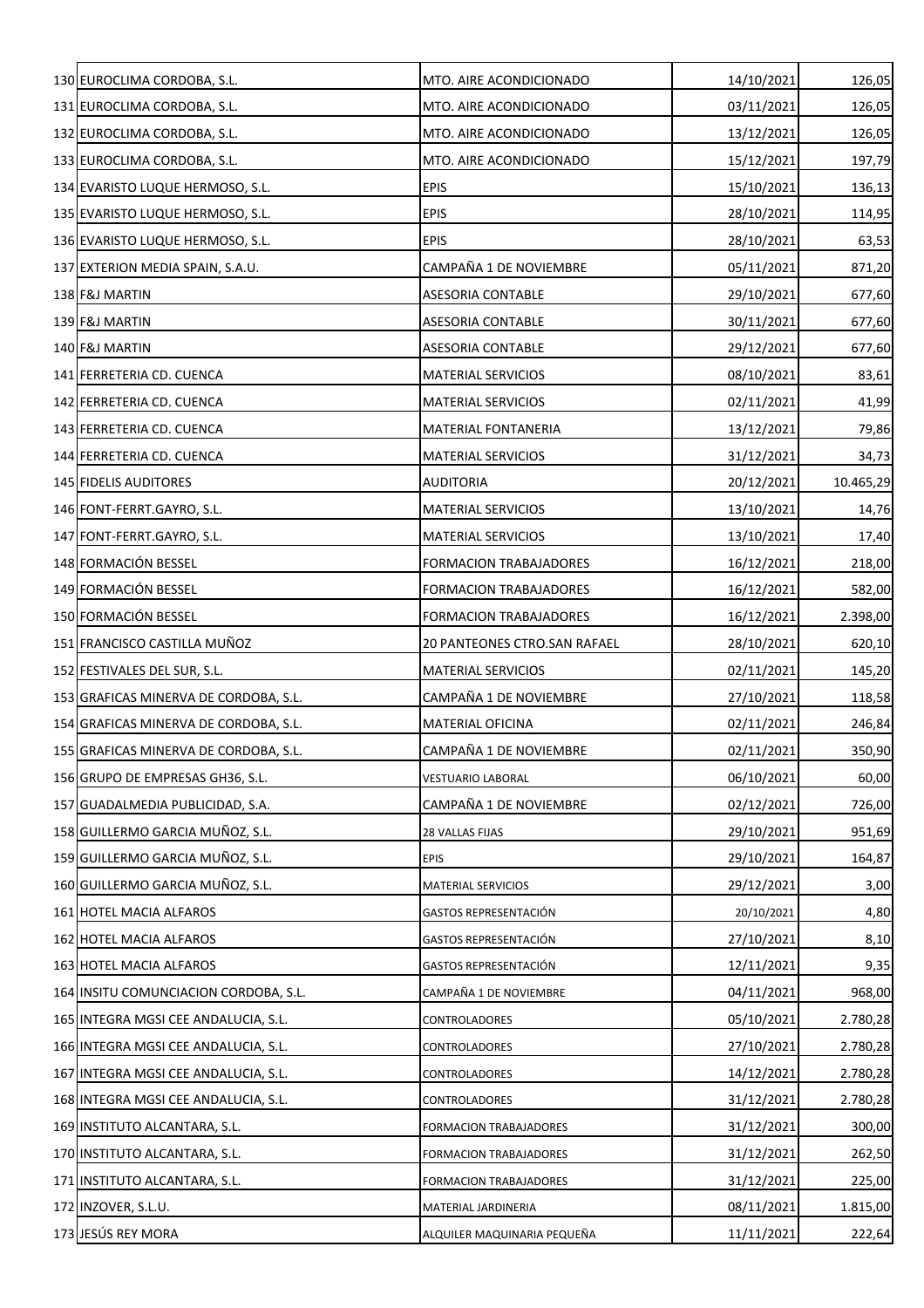| 174 JESÚS REY MORA                            | ALQUILER MAQUINARIA PEQUEÑA             | 14/12/2021 | 222,64    |
|-----------------------------------------------|-----------------------------------------|------------|-----------|
| 175 JOSÉ JIMÉNEZ CALVO, S.L.                  | MATERIAL REPARACIONES VARIAS            | 11/11/2021 | 285,48    |
| 176 JOSÉ JIMÉNEZ CALVO, S.L.                  | MATERIAL REPARACIONES VARIAS            | 11/11/2021 | 173,36    |
| 177 JUAN MANUEL RODRÍGUEZ ROMERO              | CAMPAÑA 1 DE NOVIEMBRE                  | 04/11/2021 | 605,00    |
| 178 LA VOZ DE CORDOBA, S.L.                   | CAMPAÑA 1 DE NOVIEMBRE                  | 04/10/2021 | 726,00    |
| 179 LA VOZ DE CORDOBA, S.L.                   | CAMPAÑA 1 DE NOVIEMBRE                  | 07/11/2021 | 605,00    |
| 180 LOCAL DE MEDIOS CORDOBA, S.L.             | CAMPAÑA 1 DE NOVIEMBRE                  | 16/11/2021 | 2.420,00  |
| 181 MARCA TALLER CERRAJERÍA, S.L.             | ESCALERAS                               | 13/10/2021 | 18.124,69 |
| 182 MARMOLES INMASER CORDOBA, S.L.U.          | MATERIAL REPARACIONES GENERALES         | 18/10/2021 | 717,48    |
| 183 MARMOLES INMASER CORDOBA, S.L.U.          | MATERIAL REPARACIONES GENERALES         | 05/11/2021 | 1.184,54  |
| 184 MARMOLES INMASER CORDOBA, S.L.U.          | MATERIAL REPARACIONES GENERALES         | 03/12/2021 | 2.190,92  |
| 185 MAXIMA AMENITIES, S.L.                    | MATERIAL LIMPIEZA                       | 08/11/2021 | 252,84    |
| <b>186 MEMORIAL PARKS</b>                     | 20 PANTEONES 2 UNIDADES CTRO.SAN RAFAEL | 03/12/2021 | 2.027,23  |
| 187 NETWAN, S.L.                              | <b>TELEFONÍA</b>                        | 05/11/2021 | 185,32    |
| 188 NETWAN, S.L.                              | <b>TELEFONÍA</b>                        | 05/11/2021 | 199,37    |
| 189 NETWAN, S.L.                              | TELEFONÍA                               | 12/11/2021 | 185,32    |
| 190 NETWAN, S.L.                              | <b>TELEFONÍA</b>                        | 13/12/2021 | 185,32    |
| 191 OCA INSPECCION, CONTROL Y PREVENCION, SAU | MTO. LINEA ALTA TENSIÓN                 | 22/11/2021 | 641,30    |
| 192 OFFIMAX. SUR, S.L.                        | MATERIAL OFICINA                        | 01/10/2021 | 99,06     |
| 193 OFFIMAX. SUR, S.L.                        | <b>MATERIAL OFICINA</b>                 | 13/12/2021 | 166,25    |
| 194 OFFIMAX. SUR, S.L.                        | <b>MATERIAL OFICINA</b>                 | 23/12/2021 | 170,66    |
| 195 OFFIMAX. SUR, S.L.                        | PIZARRA BLANCA                          | 31/12/2021 | 351,76    |
| 196 OFISUR, S.L.                              | <b>MATERIAL INFORMATICA</b>             | 18/10/2021 | 25,12     |
| 197 OFISUR, S.L.                              | MATERIAL INFORMATICA                    | 16/11/2021 | 112,65    |
| 198 OVERLEASE, S.A.                           | <b>ALQUILER VEHICULOS</b>               | 04/10/2021 | 365,54    |
| 199 OVERLEASE, S.A.                           | <b>ALQUILER VEHICULOS</b>               | 02/11/2021 | 365,54    |
| 200 OVERLEASE, S.A.                           | ALQUILER VEHICULOS                      | 03/12/2021 | 365,54    |
| 201 PINTURAS REVECRIL, S.L.                   | <b>MATERIAL SERVICIOS</b>               | 01/10/2021 | 536,61    |
| 202 PINTURAS REVECRIL, S.L.                   | <b>MATERIAL SERVICIOS</b>               | 08/10/2021 | 535,63    |
| 203 PINTURAS REVECRIL, S.L.                   | <b>MATERIAL SERVICIOS</b>               | 22/10/2021 | 495,36    |
| 204 PINTURAS REVECRIL, S.L.                   | <b>MATERIAL SERVICIOS</b>               | 16/11/2021 | 106,86    |
| 205 PINTURAS REVECRIL, S.L.                   | <b>MATERIAL SERVICIOS</b>               | 01/12/2021 | 121,15    |
| 206 PINTURAS REVECRIL, S.L.                   | <b>MATERIAL SERVICIOS</b>               | 20/12/2021 | 70,99     |
| 207 PTM                                       | <b>VESTUARIO LABORAL</b>                | 28/10/2021 | 2.089,37  |
| 208 PTM                                       | <b>VESTUARIO LABORAL</b>                | 24/12/2021 | 67,14     |
| 209 RADIO POPULAR, S.A.                       | CAMPAÑA 1 DE NOVIEMBRE                  | 31/12/2021 | 765,45    |
| 210 RAFAEL ECHEVARRÍA SAGRE                   | MATERIAL JARDINERIA                     | 06/10/2021 | 242,00    |
| 211 RAFAEL ECHEVARRÍA SAGRE                   | MATERIAL JARDINERIA                     | 08/11/2021 | 242,00    |
| 212 RAFAEL EMILIO VALERO PEREZ                | <b>VESTUARIO LABORAL</b>                | 29/10/2021 | 575,45    |
| 213 RAHI INSTALACIONES ELECTRICAS, .L.        | MTO. HORNO CREMATORIO                   | 28/10/2021 | 302,50    |
| 214 REPSOL BUTANO, S.A.                       | COMBUSTIBLE                             | 28/10/2021 | 5.847,47  |
| 215 REPSOL BUTANO, S.A.                       | COMBUSTIBLE                             | 29/12/2021 | 5.614,90  |
| 216 ROYUELA FERRES, S.L.U.                    | MATERIAL ELECTRICO                      | 26/10/2021 | 15,88     |
| 217 SANEAMIENTOS CORDOBA, S.A.                | <b>CONTENEDORES</b>                     | 08/10/2021 | 846,85    |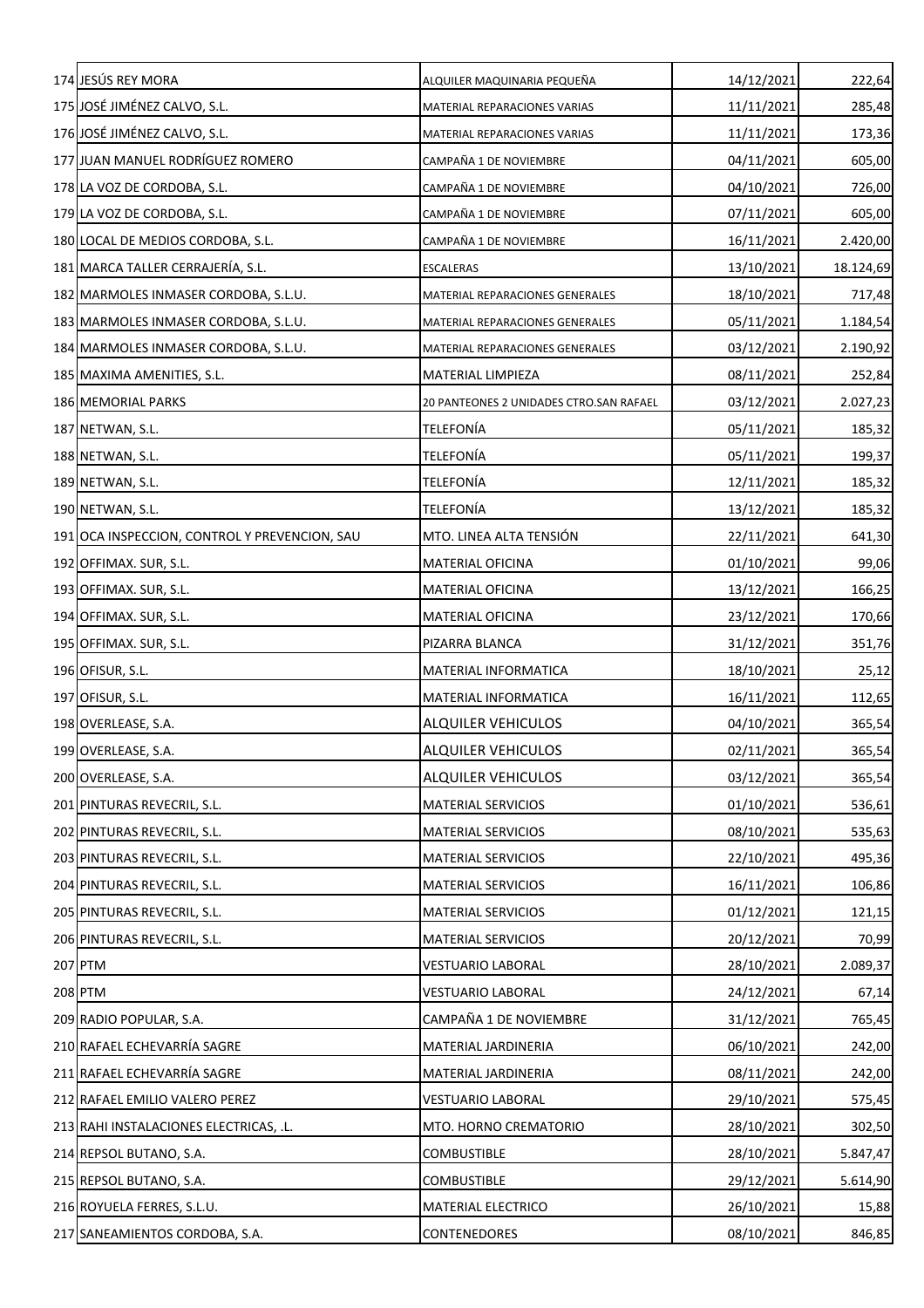| 218 SANEAMIENTOS CORDOBA, S.A.               | CONTENEDORES                    | 14/10/2021 | 10,12     |
|----------------------------------------------|---------------------------------|------------|-----------|
| 219 SANEAMIENTOS CORDOBA, S.A.               | <b>CONTENEDORES</b>             | 16/11/2021 | 143,39    |
| 220 SANEAMIENTOS CORDOBA, S.A.               | <b>CONTENEDORES</b>             | 16/11/2021 | 169,66    |
| 221 SANEAMIENTOS CORDOBA, S.A.               | <b>CONTENEDORES</b>             | 01/12/2021 | 423,43    |
| 222 SANEAMIENTOS CORDOBA, S.A.               | CONTENEDORES                    | 13/12/2021 | 452,28    |
| 223 SANEAMIENTOS CORDOBA, S.A.               | <b>CONTENEDORES</b>             | 31/12/2021 | 127,81    |
| 224 SANEAMIENTOS CRUZ, S.L.                  | <b>MATERIAL FONTANERIA</b>      | 08/10/2021 | 246,37    |
| 225 SANEAMIENTOS CRUZ, S.L.                  | <b>MATERIAL SERVICIOS</b>       | 28/10/2021 | 62,39     |
| 226 SANEAMIENTOS CRUZ, S.L.                  | <b>MATERIAL FONTANERIA</b>      | 16/11/2021 | 57,48     |
| 227 SANEAMIENTOS CRUZ, S.L.                  | <b>MATERIAL FONTANERIA</b>      | 26/11/2021 | 5,57      |
| 228 SANEAMIENTOS CRUZ, S.L.                  | <b>MATERIAL FONTANERIA</b>      | 13/12/2021 | 9,52      |
| 229 SANEAMIENTOS CRUZ, S.L.                  | <b>MATERIAL FONTANERIA</b>      | 31/12/2021 | 82,32     |
| 230 SELENA IBERIA, S.L.U.                    | SILICONA                        | 02/11/2021 | 3.345,41  |
| 231 SELENA IBERIA, S.L.U.                    | <b>SILICONA</b>                 | 23/12/2021 | 471,90    |
| 232 SERGIO QUERO CASTILLO                    | <b>MATERIAL SERVICIOS</b>       | 21/12/2021 | 9,20      |
| 233 SIERRA                                   | <b>MATERIAL SERVICIOS</b>       | 01/10/2021 | 26,40     |
| 234 SOCIEDAD DE CIENCIAS ARANZADI            | MATERIAL REPARACIONES GENERALES | 03/11/2021 | 17.242,50 |
| 235 SOCIEDAD DE CIENCIAS ARANZADI            | MATERIAL REPARACIONES GENERALES | 18/12/2021 | 12.100,00 |
| 236 SOCIEDAD ESPAÑOLA DE RADIOFUSIÓN, S.L.U. | CAMPAÑA 1 DE NOVIEMBRE          | 09/11/2021 | 726,00    |
| 237 SOLO CORBA, S.L.                         | <b>EPIS</b>                     | 21/10/2021 | 7,93      |
| 238 SOLO CORBA, S.L.                         | <b>EPIS</b>                     | 02/11/2021 | 170,97    |
| 239 SOLO CORBA, S.L.                         | <b>EPIS</b>                     | 02/12/2021 | 14,46     |
| 240 SOLO CORBA, S.L.                         | <b>EPIS</b>                     | 15/12/2021 | 352,51    |
| 241 SOLYMAR                                  | MATERIAL LIMPIEZA               | 01/10/2021 | 28,05     |
| 242 SOLYMAR                                  | <b>MATERIAL LIMPIEZA</b>        | 06/10/2021 | 40,15     |
| 243 STARBUCKS                                | <b>GASTOS REPRESENTACIÓN</b>    | 26/11/2021 | 16,60     |
| 244 SUMISUR, S.L.                            | <b>EPIS</b>                     | 08/10/2021 | 280,80    |
| 245 SUMISUR, S.L.                            | <b>EPIS</b>                     | 16/11/2021 | 302,50    |
| 246 TANATORIOS DE CODOBA, S.A.               | SERVICIO FUNERARIOS BENEFICO    | 06/10/2021 | 540,87    |
| 247 TANATORIOS DE CODOBA, S.A.               | SERVICIO FUNERARIOS BENEFICO    | 02/12/2021 | 540,87    |
| 248 TANATORIOS DE CODOBA, S.A.               | SERVICIO FUNERARIOS BENEFICO    | 02/12/2021 | 540,87    |
| 249 TANATORIOS DE CODOBA, S.A.               | SERVICIO FUNERARIOS BENEFICO    | 02/12/2021 | 540,87    |
| 250 TANATORIOS DE CODOBA, S.A.               | SERVICIO FUNERARIOS BENEFICO    | 02/12/2021 | 544,50    |
| 251 TANATORIOS DE CODOBA, S.A.               | SERVICIO FUNERARIOS BENEFICO    | 02/12/2021 | 544,50    |
| 252 TANATORIOS DE CODOBA, S.A.               | SERVICIO FUNERARIOS BENEFICO    | 31/12/2021 | 544,50    |
| 253 TANATORIOS DE CODOBA, S.A.               | SERVICIO FUNERARIOS BENEFICO    | 31/12/2021 | 544,50    |
| 254 TANATORIOS DE CODOBA, S.A.               | SERVICIO FUNERARIOS BENEFICO    | 31/12/2021 | 544,50    |
| 255 TANATORIOS DE CODOBA, S.A.               | SERVICIO FUNERARIOS BENEFICO    | 31/12/2021 | 544,50    |
| 256 TOINCO, S.L.                             | <b>MATERIAL SERVICIOS</b>       | 14/12/2021 | 228,63    |
| 257 TOINCO, S.L.                             | <b>MATERIAL SERVICIOS</b>       | 14/12/2021 | 127,66    |
| 258 TOINCO, S.L.                             | <b>MATERIAL SERVICIOS</b>       | 14/12/2021 | 73,46     |
| 259 TOINCO, S.L.                             | <b>MATERIAL SERVICIOS</b>       | 14/12/2021 | 17,71     |
| 260 TOINCO, S.L.                             | <b>MATERIAL SERVICIOS</b>       | 14/12/2021 | 65,41     |
| 261 TOINCO, S.L.                             | <b>MATERIAL SERVICIOS</b>       | 14/12/2021 | 17,19     |